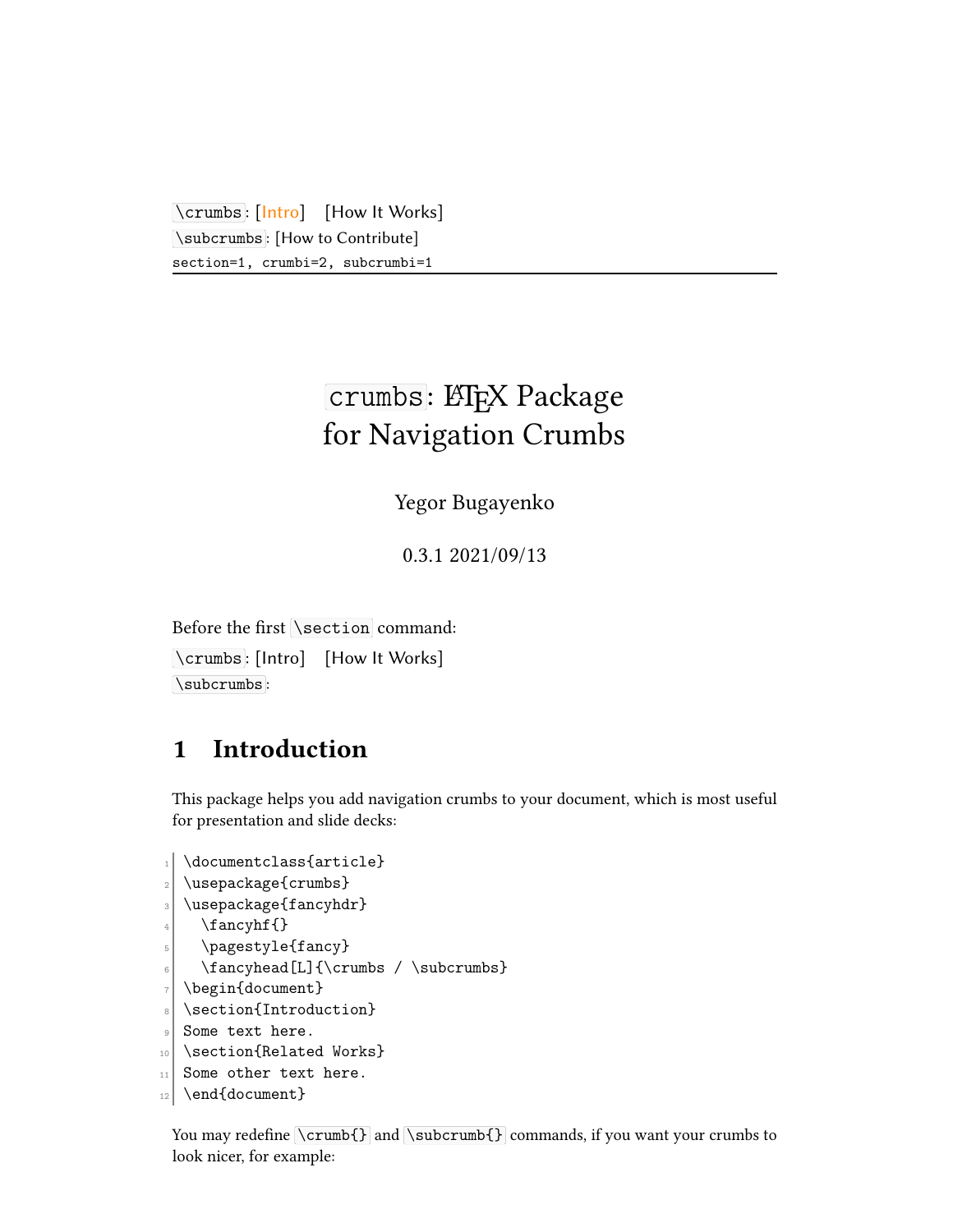```
\crumbs : [Intro] [How It Works]
\subcrumbs : [How to Contribute]
section=1, crumbi=2, subcrumbi=1
```

```
13 \renewcommand\crumb[2] {
14 {
\frac{15}{ } \ifnum\value{section}=\value{crumbi}
_{16} \color{orange}
_{17} \fi
\frac{1}{18} #1
_{19} }
_{20} }
```
The same for  $\sum_{f}$ , but the comparison should be done not between section and crumbi , but between subsection and subcrumbi counters.

The first parameter of both  $\crumb{\}$  and  $\sub{}$  is the optional parameter of  $\setminus$  and  $\subseteq$  and  $\subset$  alls respectively. The second one is the mandatory parameter of them, which is the full text of the section and sub-section.

You can use *\section and \subsection with an optional argument, which will be* used in the crumbs, e.g.:

 $_{21}$  \section [Details] {More Details About The Method}

 $|22|$  \subsection [SLR] {Systematic Literature Review}

## 1.1 How to Contribute

You may turn on the "dry" mode, which will prohibit the package to renew \section{} and  $\sum_{f}$  commands. You will still be able to use the crumbs mechanism through \crumbection{} and \subcrumbection{} commands, for example:

```
_{23} \documentclass{article}
```

```
_{24} \usepackage[dry]{crumbs}
```

```
_{25} \begin{document}
```

```
26 \crumbection[Intro]{Introduction} % Add it to \crumbs
```

```
27 \section{Introduction} % Print it to the page
```

```
28 Hello, world!
```

```
_{29} \end{document}
```
You can also instruct it to increment \section{} and \subsection{} on each call to \crumbection{} and \subcrumbection{} respectively. Just use the increment package option.